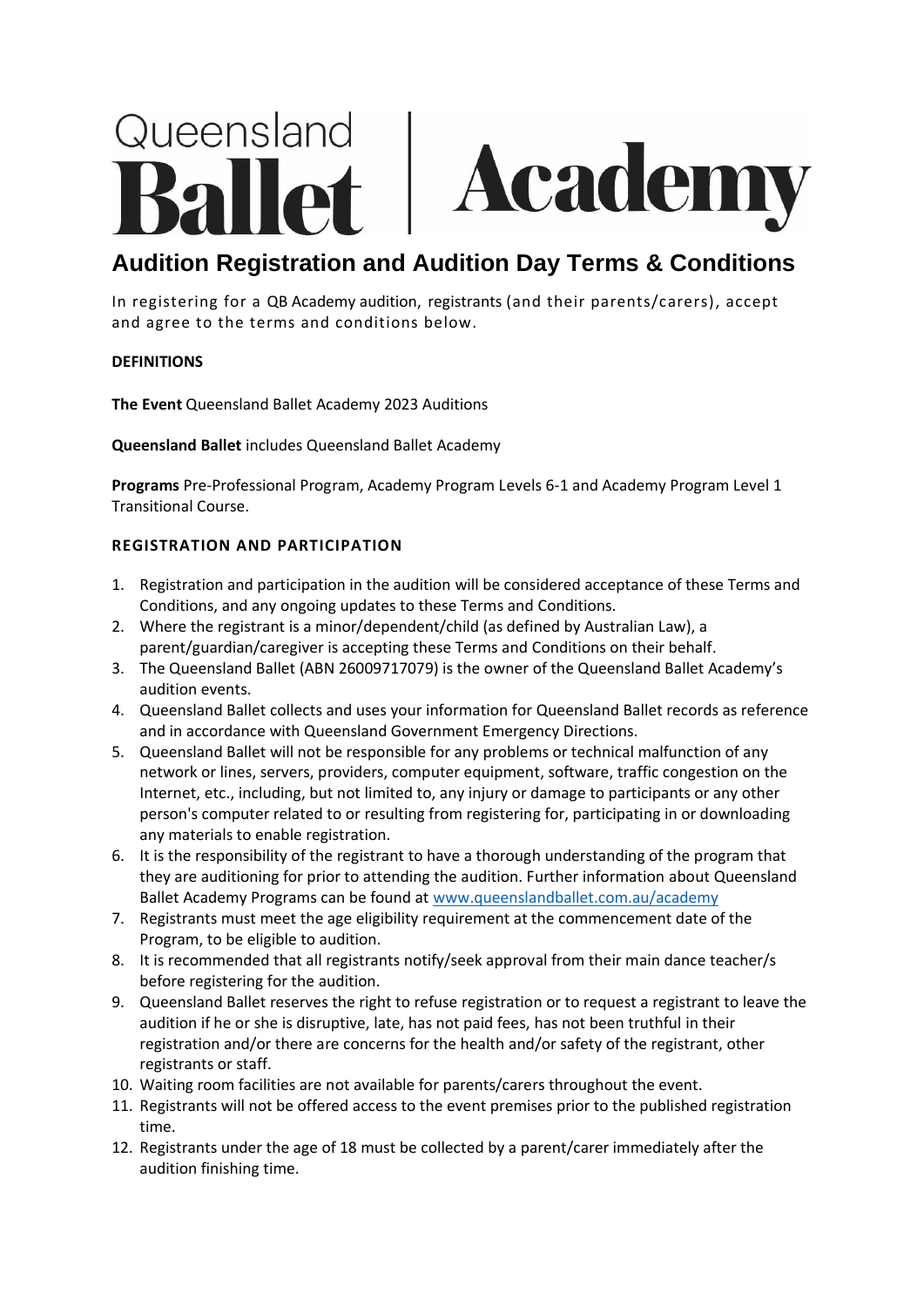- 13. All Queensland Ballet staff are committed to the highest ethical standards, including but not limited to those articulated through legislation in relation to discrimination, harassment and child safety, and are governed by Queensland Ballet's Code of Conduct.
- 14. Our teachers are highly skilled industry professionals and all staff involved with the Program hold a current Working with Children (Blue) Card and have passed a Queensland Police check.
- 15. By accepting the conditions of registration and participation of the Event, registrants and/or their parents/guardians, acknowledge that activities involved are physical, may be strenuous and may involve the risk of personal injury or accident. Participation is voluntary, based on the registrant/parent's assessment of their fitness, health, cognitive ability to participate and understanding of the audition requirements, activities and expected outcomes.
- 16. Although every care will be taken to ensure the use of safe dance practices in a safe environment, Queensland Ballet will not be held responsible for injuries or accidents should they occur.
- 17. By accepting these terms and conditions, registrants and their parents/guardians, declare that they do not have any pre-existing health or physical conditions which could impede their full participation in the audition.
- 18. The Event staff cannot be responsible for the administration of medication to participants or ensuring suitable health precautions are in place.
- 19. By entering the premises, registrants agree that Queensland Ballet is in no way responsible for personal injury or death. Although every care will be taken by Queensland Ballet and its staff to ensure a safe environment, participants are responsible for ensuring one's own physical and mental health before, during and after classes, including injury rehabilitation and general postevent care.
- 20. The registrant agrees to indemnify Queensland Ballet against any injuries or damage to persons or loss or wrongful death or loss or theft of property, whether caused by negligence or otherwise while participating in the activities provided throughout the Event and associated activities from registration.
- 21. Successful registrants will be required to have a full medical check with a GP (form provided by QB Academy), as part of the Program enrolment process for Queensland Ballet Academy
- 22. The information and attachments provided within the QB Academy Audition Registration will be used by Queensland Ballet for audition application and selection purposes only. Queensland Ballet Academy may share elements of the information provided with Kelvin Grove State College where required for Academy Program applications, to complete the selection process.
- 23. The audition panel's decision is final, and no correspondence will be entered into regarding audition results.
- 24. Participants are expected to adhere to the following dress guidelines:

**FEMALE**: Leotard of own choice, pink ballet tights and ballet flats and pointe shoes (required for female students auditioning for levels 3-1).

**MALE:** Fitted T-shirt and tights, or unitard, with socks and ballet flats.

#### **REFUND POLICY**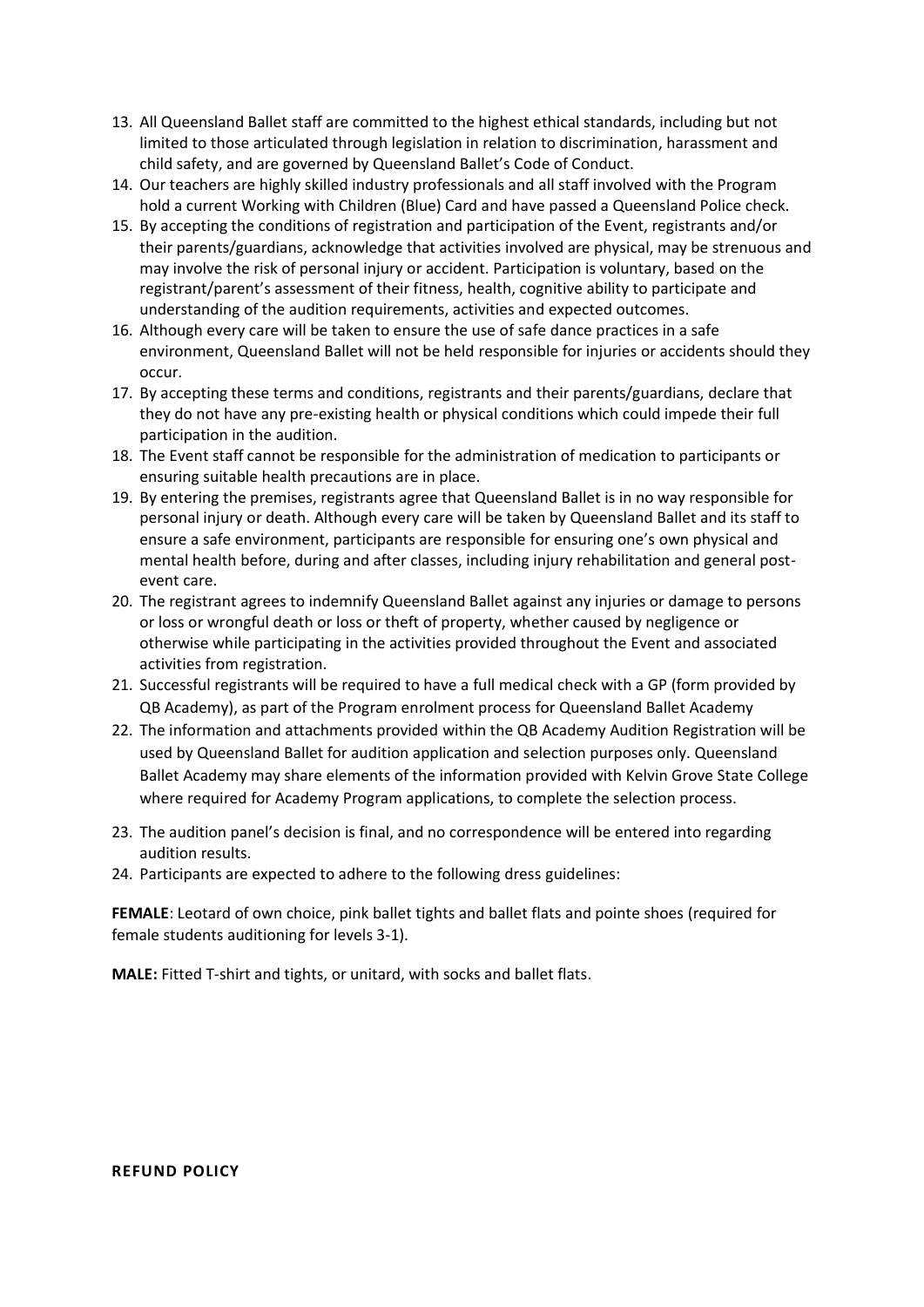- 1. Queensland Ballet is unable to offer a refund of fees unless the audition is cancelled by the Company or in exceptional circumstances.
- 2. In exceptional circumstances, a refund request must be made in writing at least 14 days prior to the audition to be considered by Queensland Ballet management.
- 3. A medical certificate must be provided in exceptional circumstances where the registrant is unable to attend due to injury or illness.
- 4. Failure to pay by the due date may result in the registrant's place being forfeited and offered to another applicant.

# **COVID SAFE TERMS AND CONDITIONS**

1. In the event that Queensland Ballet Academy are unable to run in-person auditions due to Covid-19 restrictions, video auditions will be requested.

- 2. Queensland Ballet Academy will accept a video audition if a registrant is overseas
- 3. Refunds will not be available if:
- · The registrant is well and does not wish to attend due to fears of exposure to COVID-19; or
- · The registrant is from a group at a higher risk of COVID-19; or

· The registrant is denied entry into the event for reasons which impact the health and safety of themselves or others. These reasons may include (but not be limited to) non-compliance with mandatory restrictions in place at the time of the event or unwillingness to provide personal contact information when requested.

# **TERMS AND CONDITIONS OF SALE | COVID SAFE**

Please note: Due to COVID-19, additional Terms and Conditions of Sale now apply to all registrations.

1. Queensland Government Emergency Directions require us to keep contact information about all patrons, participants and staff including your name, email or residential address and mobile phone number. This is to protect your health and safety, and others in our community.

2. Please be aware that this personal information you provide to us for booking or other purposes may be used for contact tracing if required by health authorities.

3. We will not disclose this information to anyone other than health authorities if they request this information, or unless you have otherwise ticked yes to receiving information about other Academy events. The information will be stored securely and disposed of securely when no longer required.

## **CONDITIONS OF PARTICIPATION**

1. Registrants must not attend if they have COVID-19 related symptoms, have been in close contact with a person who is COVID-19 positive, or are COVID-19 positive.

2. Registrants must not attend if they are required to self-isolate and the audition falls within the isolation period.

3. Registrants agree to abide by all social distancing and health protocols.

4. Registrants agree to follow the instructions of venue staff at all times.

5. If registrants do not comply with protocols or authorised requests when on the venue premises they may be asked to leave immediately without refund or further recourse, and their listed parent/carer will be contacted.